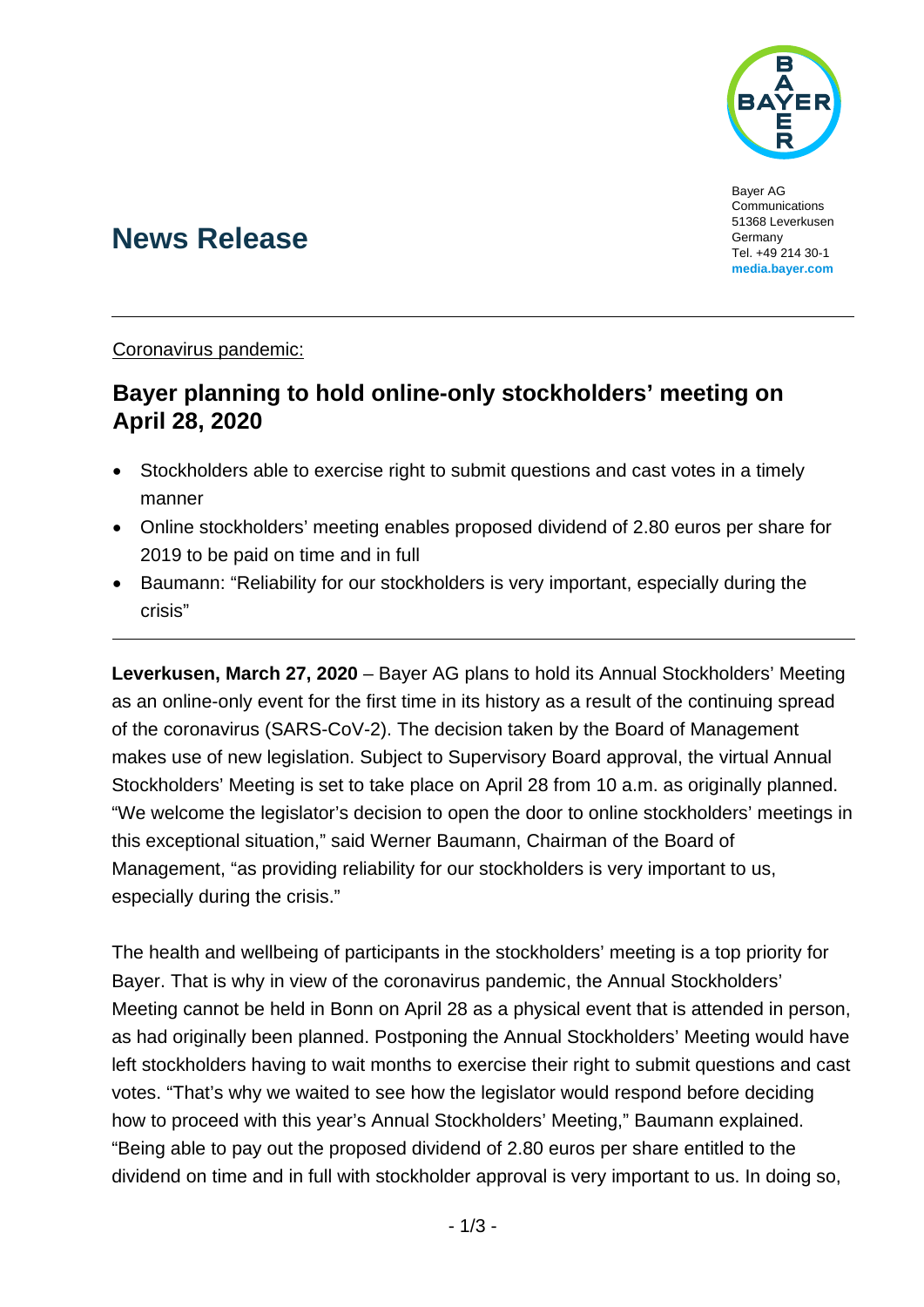we aim to provide planning security for stockholders and, as previously announced, enable them to appropriately share in our success in 2019 despite the gravity of the current crisis."

A new version of the Notice of the Annual Stockholders' Meeting will be published by April 6, and thus within the time frame set out by the new legislation. The entire Annual Stockholders' Meeting is set to be broadcast on the company's website. Stockholders will have until April 25 to submit questions on the agenda. As in the past, stockholders will be able to exercise their voting rights by submitting a postal vote ahead of the event or by assigning proxies designated by the company, provided they register for the Annual Stockholders' Meeting before the deadline. Stockholders can make use of either option online, including during the event. Further details will be provided in the notice.

### **About Bayer**

Bayer is a global enterprise with core competencies in the life science fields of health care and nutrition. Its products and services are designed to benefit people by supporting efforts to overcome the major challenges presented by a growing and aging global population. At the same time, the Group aims to increase its earning power and create value through innovation and growth. Bayer is committed to the principles of sustainable development, and the Bayer brand stands for trust, reliability and quality throughout the world. In fiscal 2019, the Group employed around 104,000 people and had sales of 43.5 billion euros. Capital expenditures amounted to 2.9 billion euros, R&D expenses to 5.3 billion euros. For more information, go to [www.bayer.com.](http://www.bayer.com/)

Contact: **Christian Hartel, phone +49 214 30-47686** Email: [christian.hartel@bayer.com](mailto:christian.hartel@bayer.com)

## **Tino Andresen, phone +49 214 30-66048**

Email: [tino.andresen@bayer.com](mailto:tino.andresen@bayer.com)

For more information go to [www.bayer.com/en/annual-stockholders-meeting-2020](https://www.bayer.com/en/annual-stockholders-meeting-2020.aspx)